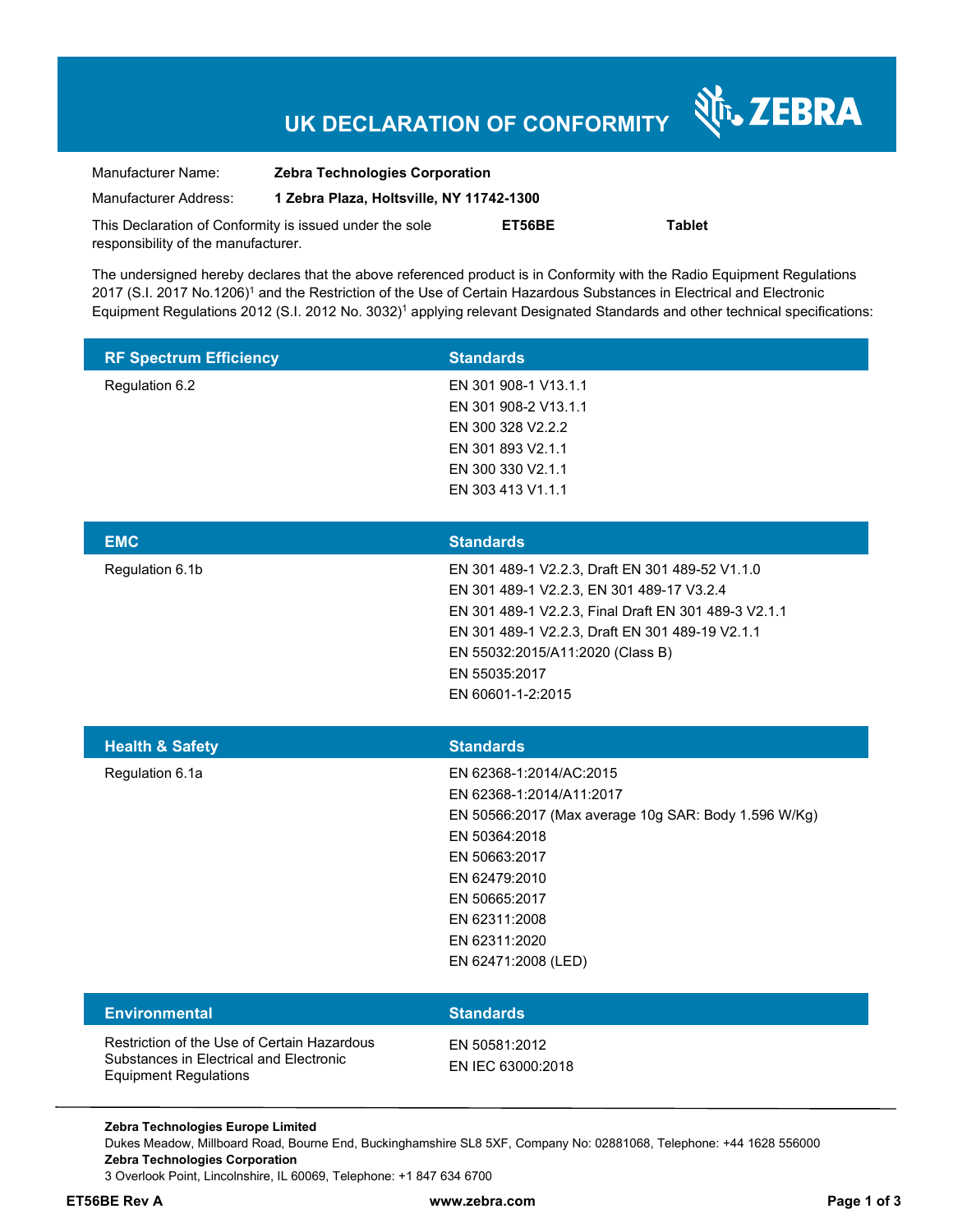## **UK DECLARATION OF CONFORMITY**

With regard to the Radio Equipment Regulations 2017 (S.I. 2017 No.1206)<sup>1</sup>, the conformity assessment procedure referred to in regulation 41(4)(a) and detailed in Schedule 2 has been followed.

1 As amended by applicable EU withdrawal legislation implemented at the time of issuing this declaration

#### **Signed on behalf of Zebra Technologies Corporation**

*(Signature of authorized person)* Marco Belli Rev: A Sr. Manager, Regulatory **Date: 18 March 2021 Contract Contract Contract Contract Contract Contract Contract Contract Contract Contract Contract Contract Contract Contract Contract Contract Contract Contract Contract Cont** Place: Bourne End, UK

र्शे<sub>ि</sub> ZEBRA